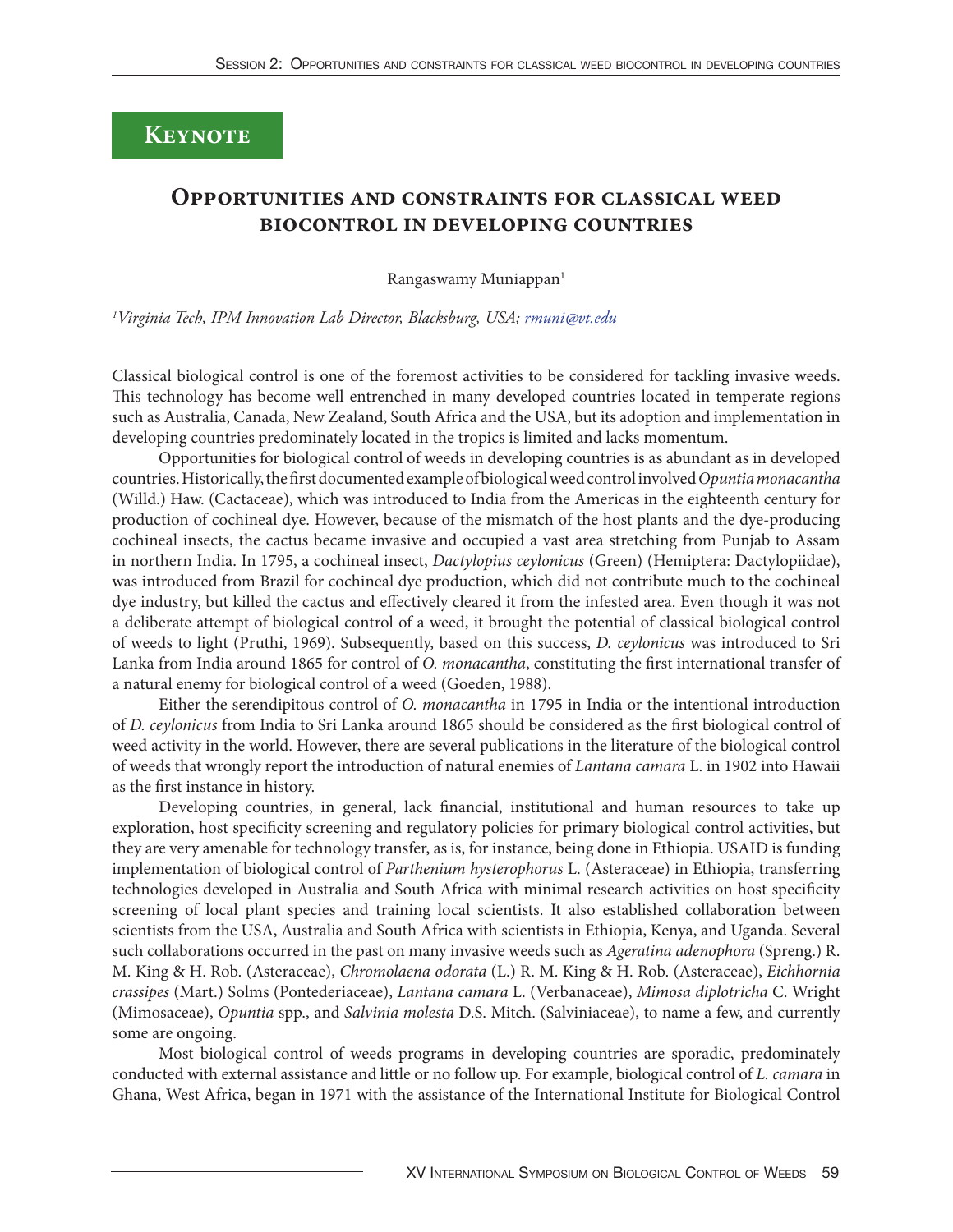(IIBC, now CABI). Of the five natural enemies introduced (*Diastema tigris* Guenée [Lepidoptera: Noctuidae], *Leptobyrsa decora* Drake [Hemiptera: Tingidae], *Octotoma scabripennis* Guérin-Méneville [Coleoptera: Chrysomelidae], *Teleonemia scrupulosa* Stål [Hemiptera: Tingidae], and *Uroplata girardi* Pic [Coleoptera: Chrysomelidae]), the first two did not establish and the last three established (Winston et al., 2014). After 1973, no follow up or consideration for additional agents was given.

In Tanzania, East Africa, four natural enemies were introduced with the assistance of IIBC. In 1958, *T. scrupulosa*, and in 1967, *U. girardi* were introduced and established. In 1967–68, *D. tigris* and *Salbia haemorrhoidalis* Guenée (Lepidoptera: Pyralidae) were introduced, but they failed to establish. Since then, no further activity on biocontrol of *L. camara* has been carried out (Winston et al., 2014).

In Zambia, Southern Africa, *T. scrupulosa* was introduced in 1962 by the Ministry of Agriculture, but it did not establish. In 1969, IIBC introduced *T. scrupulosa* and *U. girardi*, and in this case, the first established and the second did not. In 1970, introductions of *D. tigris* and *S. haemorrhoidalis* by IIBC, and *L. decora* and *Teleonemia elata* Drake (Hemiptera: Tingidae) by CSIRO, Australia did not establish (Winston et al., 2014). Here, too, no additional work has been carried out since 1970.

In India, most of the biocontrol activities for *L. camara* were carried out by local government agencies. The program started in 1918 with a survey of local natural enemies by Rao (1920) supported by the Government of India, while the sequence of introduction of natural enemies progressed from *Ophiomyia lantanae* (Froggatt) (Diptera: Agromyzidae) in 1921 by the entomologist in the State of Mysore (Subramanyam, 1934), to *T. scrupulosa* in 1941 by the Forest Research Institute at Dehra Dun (Roonwal, 1952), to *D. tigris*, *U. girardi* and *S. haemorrhoidalis* from 1968–1969 by the CIBC and supplied to the Central Plant Protection Institute in Hyderabad (Rao et al., 1971), to *O. scabripennis* and *U. girardi* in 1971 and *L. decora* in 1977 by the Forest Research Institute, Dehra Dun. Of these introductions, *L. decora*, *D. tigris* and *S. haemorrhoidalis* did not establish, and not all established species were widely dispersed in India (Muniappan and Viraktamath, 1986; Winston et al., 2014). Even though the program was carried out for about 50 years, there was limited coordination between the agencies and the weed is still a serious problem.

Misinformation on biological control activities in developing countries is mostly unattended and not corrected. For example, Winston et al. (2014) mentioned that *Insignorthezia* (*Orthezia*) *insignis* (Browne) (Hemiptera: Ortheziidae) was introduced to India from Hawaii\*. Also, Julien and Griffiths (1998) stated Sri Lanka to be the source for the introduction of this insect to Hawaii. Both of these statements require substantiation. One of the common names of *I. insignis* is Kew bug and it was accidentally introduced from Kew Gardens in England to the Botanic Garden in Perdeniya, Sri Lanka in 1893 (Rao, 1920). From Sri Lanka, it was accidentally introduced to Nilgris, India in 1915. It is worth checking whether Kew Gardens, the West Indies or Sri Lanka are the source of introduction of *I. insignis* to Hawaii.

There is a need to address conflicts emerging in developing countries from the activities of scientists in developed countries. For example, *Opuntia ficus-indica* (L.) Mill. (Cactaceae) is cultivated for food and fodder in Ethiopia, Israel, Lebanon, Morocco and other countries in North Africa and the Middle East. *Dactylopius opuntiae* (Cockerell) (Hemiptera: Dactylopidae) was released in Saudi Arabia in 2010 and Kenya in 2014 for control of *Opuntia stricta* (Haw.) Haw. (Cactaceae). To protect *O. ficus-indica* from *D. opuntiae*, Israel imported and released a lady beetle, *Hyperaspis trifurcata* Schaeffer (Coleoptera: Coccinellidae) in 2017 (Protasov et al., 2017). Scientists involved in biological control of the cactus *O. stricta* and the cochineal insect *D. opuntiae* should communicate, address interests of individual countries and the region, and prevent counterproductive activities. The recently formed IOBC Global Working Group on Management of Cactus Species will hopefully address this conflict and confirm an amicable solution.

<sup>\*</sup>This error has since been corrected in the online version of the weed biological control catalog [\(https://www.ibiocontrol.org/](https://www.ibiocontrol.org/catalog/) [catalog/](https://www.ibiocontrol.org/catalog/)).